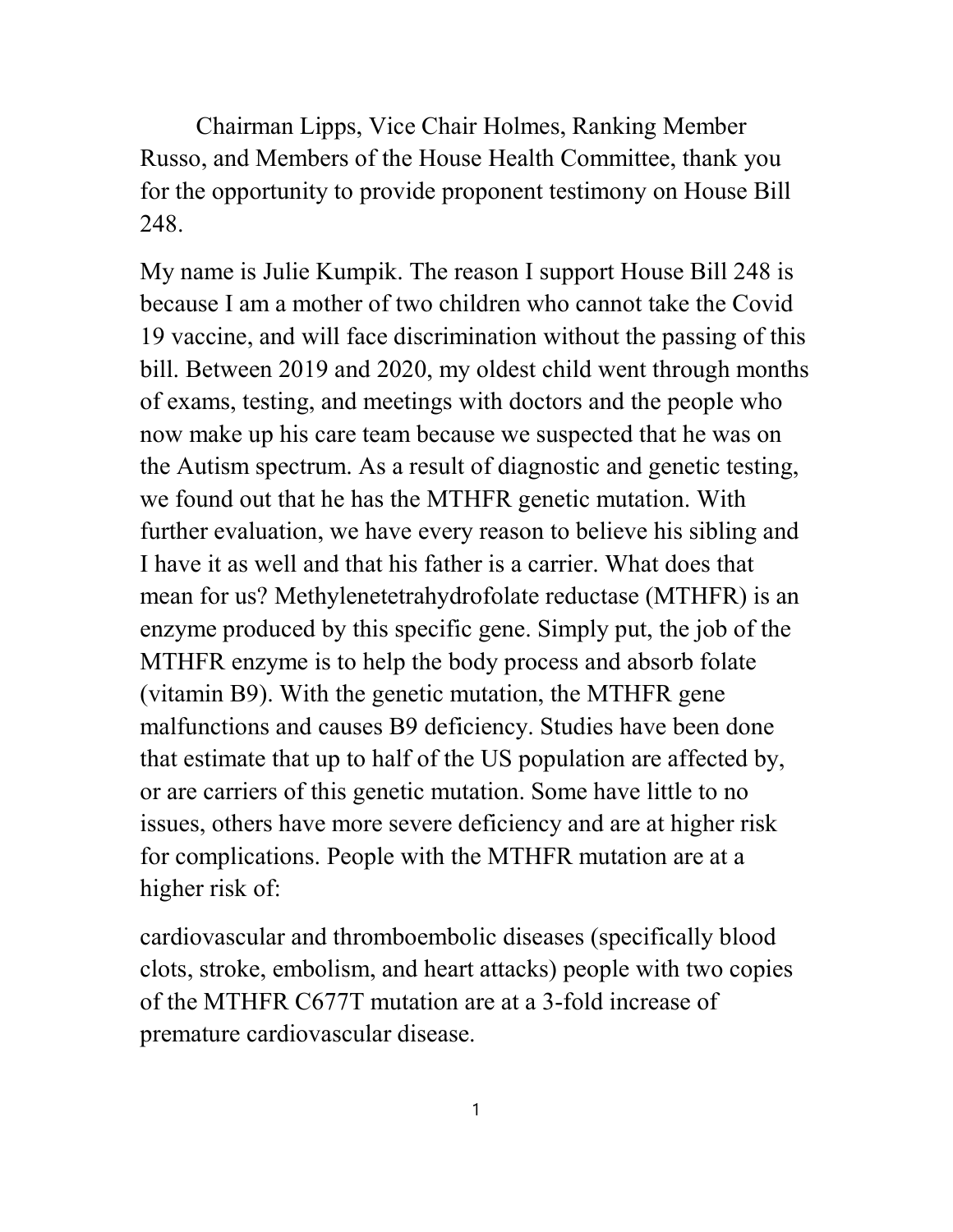depression

anxiety

bipolar disorder

schizophrenia

colon cancer

acute leukemia

chronic pain and fatigue

neurological disorders

nerve pain

migraines

recurrent miscarriages in women of child-bearing age

pregnancies with neural tube defects, like spina bifida and anencephaly

hypothyroidism

diabetes, high cholesterol, and high blood pressure

obesity

Autoimmune disorders

Gastrointestinal disorders (gastroparesis, IBS, Crohns, Functional Dyspepsia, Ulcerative Colitis, Acid reflux)

Dysautonomia (irregular response of the central nervous system)

Autism Spectrum Disorder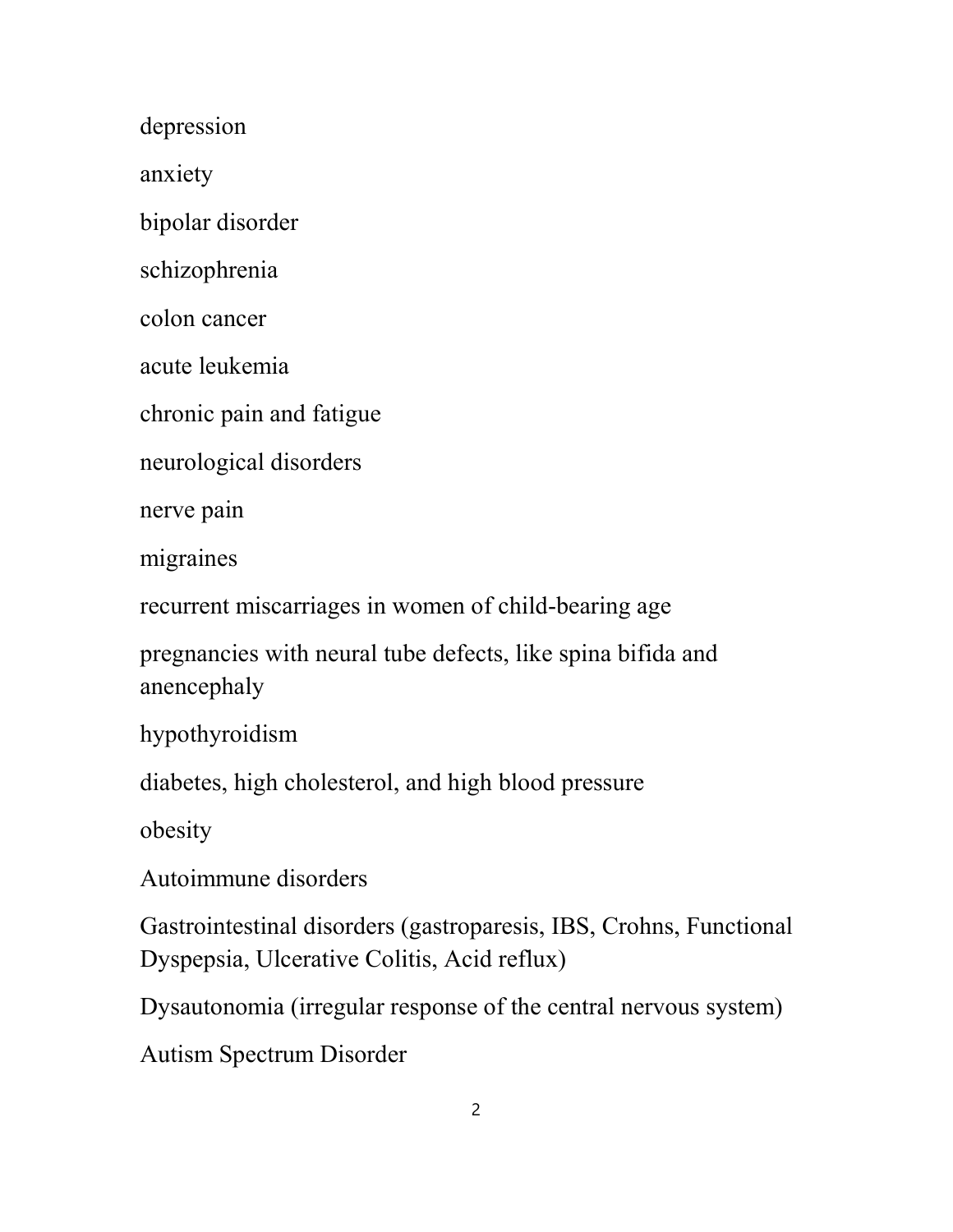Our family already has a few of the conditions on this list. Given his health history and the results of genetic testing, we know that my oldest has the more severe (two copy) mutation. That means that his brother and I likely also have the more severe type. Knowing the susceptibility to cardiac and autoimmune disease that already exists with the MTHFR mutation, I have massive concerns about what complications the Covid-19 vaccine could cause for me and my children. There have been numerous reports to VAERS regarding cardiovascular events in people who have received the Pfizer and Moderna vaccines. Most recently the CDC is investigating myocarditis in young people after receiving the vaccine. There is also an increased risk of an overreaction of the immune system (cytokine storm) that can lead to organ failure happening after receiving the vaccine. My children are at an incredibly high risk for a life threatening reaction if they take this vaccine. Without legislation to protect families like mine, we would be unable to live a normal life in Ohio. Without HB248, I would be forced to make a decision that could cause irreparable physical or emotional harm to my children. That is an impossible choice for me. I cannot knowingly choose to physically harm my children with the vaccine, and I cannot force them to leave their friends, family, doctors and excellent schools behind by moving to a state that has already passed legislation banning vaccine discrimination. Autistic children do not handle major changes in their life very well. My son experienced anger, depression, and complete withdrawal because of the three months the schools were shut down. We are still working through that a year later. I dont want to think about how long it would take him to work through having to leave everything he has known since he was a year old. If no legislation exists to protect Ohioans, the discrimination we